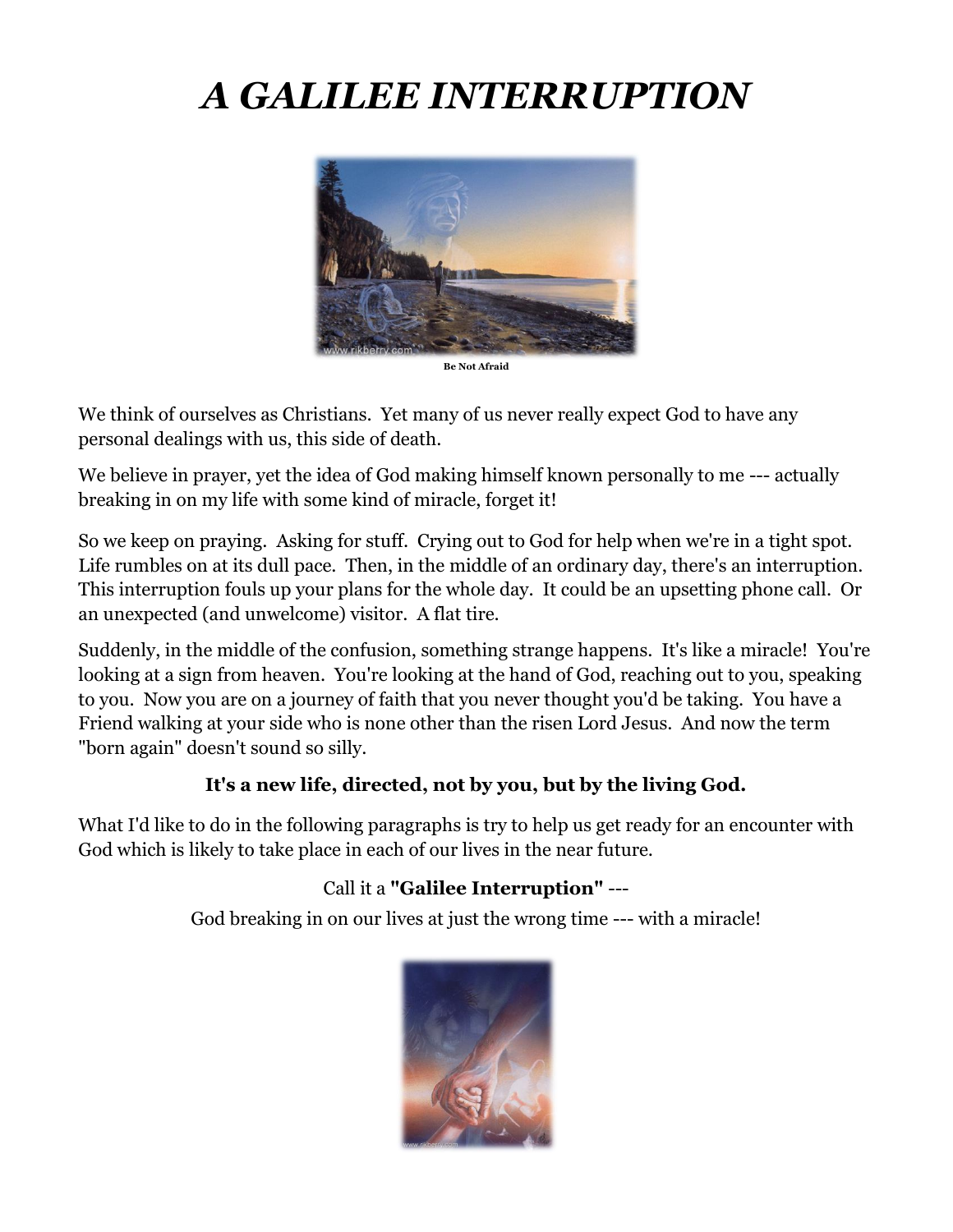Even if we've been believers for years, even if we've had revelations from God in the past, we know that there's more to the life of faith than we now have. We also know that nobody can make the light come on, nobody can open the windows of heaven and flood us with the Spirit -- *but God.*

What many of us do not understand is that God is more eager to flood us with the life of heaven than we are to receive this gift. That's how it was with Peter --- until he had his "Galilee Interruption."

Peter was a fisherman. He had a good business going. He was making a decent living. He had a wife whom he loved, a house to live in, plenty of food to eat. Yet there was an emptiness in his soul. Peter did not just brood about this emptiness, as many of us do. He took steps. One day Peter and his brother, Andrew, beached their boat and took the long journey on foot down to the Jordan River to be baptized by John the Baptist. There they met a man who was able to look right into their souls.

This was their first encounter with Jesus of Nazareth. It established a loose connection with Jesus, a connection like many of us have had with Jesus: loose enough that our life continues in the same rut in which it has always been. We go about our business, perhaps "touching base" with Jesus occasionally. But we do not know him very well. He has no real impact on the way we live, think, speak, handle our money, relate to people.

That's how it was with Peter --- until that morning many days later, back in Galilee. Peter and Andrew had been up all night fishing. They caught nothing. They were washing their nets, getting ready to go home and get some sleep, when along comes a crowd of people behind Jesus. He's looking for a place to teach them.

#### **"Hey Peter! Lend me your boat!"**

What can he say, but, "Sure, Lord." Peter and Andrew hold the boat steady while Jesus teaches, eagerly waiting for Jesus to finish, so they can get home to bed. Finally it's over. "Okay, Peter. Now launch out into the deep, and let down your nets for a catch." "Master, we worked all night. Didn't catch a thing. We're tired. But, okay, at your word I'll let down the nets."

Talk about inconvenience!

Suddenly Peter can't believe what he sees. The nets are so full they're tearing! Peter falls at Jesus' knees in the boat and says, "Get away from me, Lord! I'm a sinful man!"

"Practical Andrew" hollers to James and John to come out with their boat and help with the catch. Jesus says to Peter, "Don't be afraid. From now on you'll be catching men." And from that moment Peter's life is never the same.



The Great Harvest

 *(See Matthew 4, Mark 1 and Luke 5)*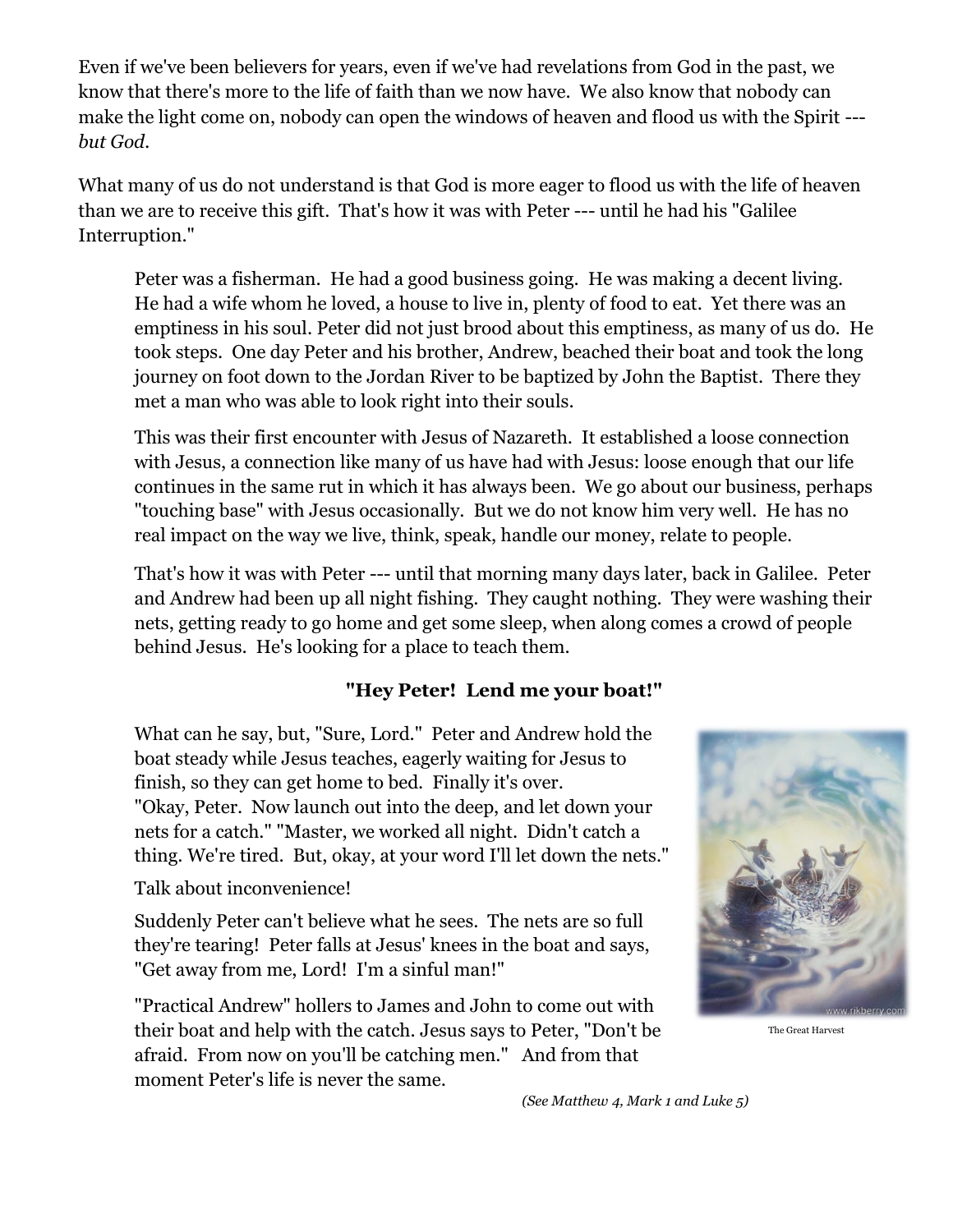#### *And when they brought their boats to land, they left everything and followed him.*

#### *Luke 5:11*

Now it's no longer a loose connection with Jesus, it's the controlling fact of Peter's life.

This did not happen at a revival meeting.

It did not happen in the synagogue.

It did not take place at a prayer meeting.

Peter did not make it happen.

#### **It happened on an ordinary day in an ordinary place.**

And it all began, when Jesus said to Peter at the most inconvenient time,



## *"Lend me your boat."*

*Lend Me Your Boat*

That's exactly what the Lord Jesus keeps doing, to this day, in the lives of those who hunger for God.

Your "Galilee Interruption" and mine will probably not happen in church. Although we need to be there, gathered with other believers, to strengthen each other and be renewed as we worship and give thanks. But the breakthrough we need is more likely to happen, as it did for Peter --- at a moment of inconvenience.

It's like Jesus comes along at just the wrong time.

He catches you when you're tired, when you're discouraged, and says, "*Lend me your boat."*

It could be a phone call. Or perhaps a neighbor needs a ride to the garage to pick up his car. Maybe it's somebody's birthday party that you do not want to go to…. But before it's over you hear something, you see something, you meet someone…and suddenly God is there! Jesus is more real than he has ever been!

### **And when you bring your boat to land, you leave everything and follow him.**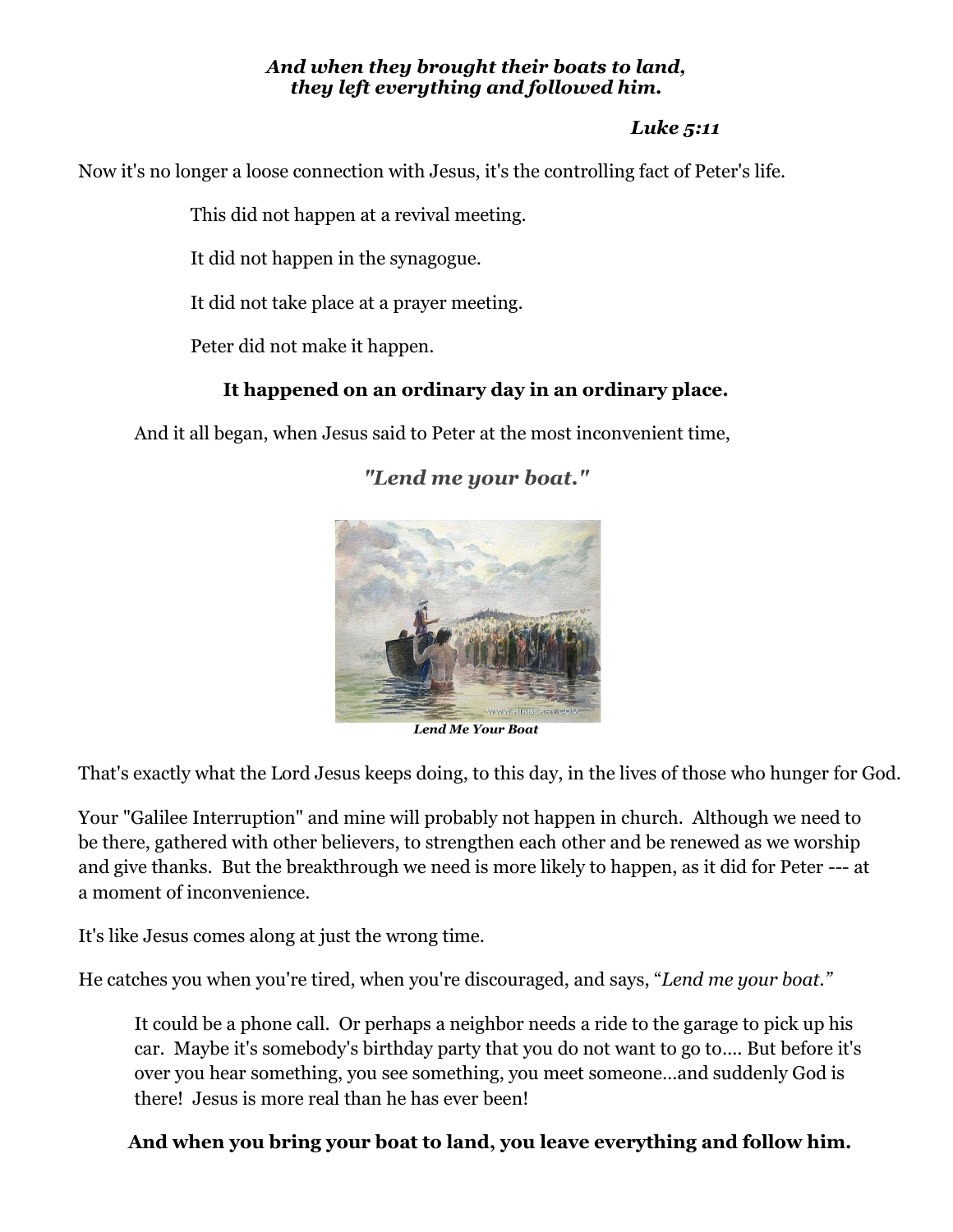No matter how many conversions, renewals, awakenings you and I have had in the past, there is at least one more waiting for each of us up the road. This eye-opening, pivotal moment is totally in the hands of God. It will happen when he chooses. Where he chooses. We have no control over when, where or how it will occur.

But we need to make sure that we don't miss it when it comes. Because people do miss their moment of revelation. They missed it in Noah's day. They missed it in Jeremiah's day. They missed it by the thousands in Jesus' day.

In order to be ready for that moment of revelation, that "Galilee Interruption," here are three things we need to pray for:

- 1. A holy discontent with second-hand faith.
- 2. An open ear.
- 3. A sound eye.

### **First, let's ask the Father to stir up in us a holy discontent with second-hand faith**.

Second-hand faith: If I tell you that God spoke to me last night and told me to tell you that you are to move to Chicago, and you take my word for it and begin packing --- that's second-hand faith. You didn't hear God tell you to move to Chicago. You took my word for it.

But how can you be sure that I was sane when I got the message? How do you know I was speaking the truth? How do you know that I wasn't trying to get rid of you? Real faith can never be second-hand. Real faith is based on a direct, living word from God to you.

It's true, God may speak to us through a prophet or a priest or a perfect stranger, or a passage of scripture. God chooses the means. But when it's God speaking to us, we know! Too many people are stumbling through this world, basing their lives on second-hand faith. They're taking somebody's word for it --- the preacher, the evangelist, something they read in a "Christian" book, something they saw on "Christian" TV. Don't be satisfied with anything less than a direct word from the Master to you.

### **Second, let's ask the Father to open our ear.**

….So that we recognize the Shepherd's voice when he speaks.

### *"My sheep hear my voice, and I know them, and they follow me."*

That kind of hearing is not something we're born with. It's a gift. Isaiah explains to us exactly how this gift works:

#### *"Morning by morning he wakens, he wakens my ear, to hear as those who are taught."*

*Isaiah 50:4*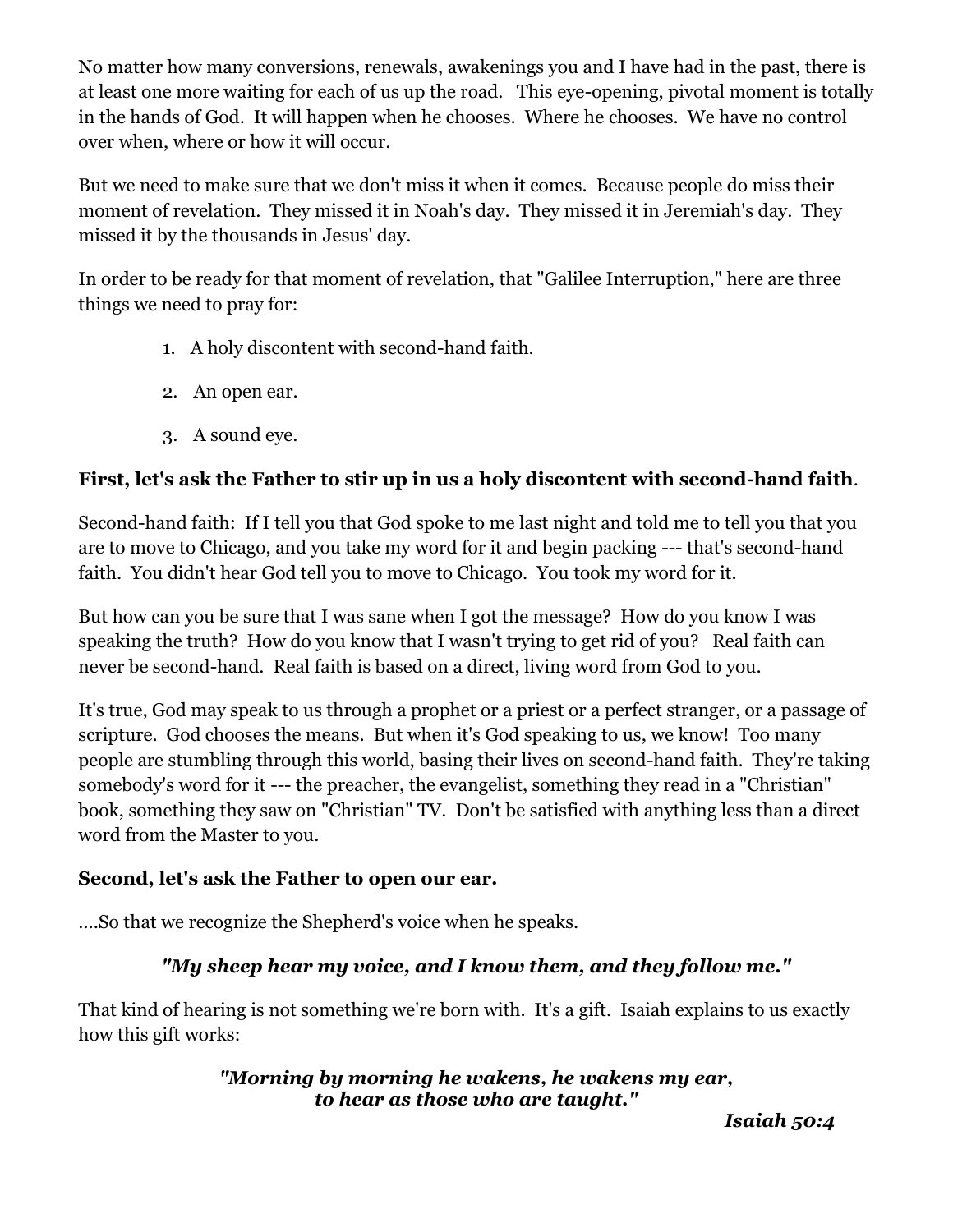Isaiah is describing how God opens his ear every day --- because he makes himself available every day.

*"Give me an ear, Lord God, to hear your voice! So that when you tell me to launch out into the deep and let down my nets, I'll know it's you, and not some crackpot."*

#### **Finally, let's ask the Father to give us a sound eye.**

…An eye that knows the difference between spiritual darkness and light, and chooses the light.

*"The eye is the lamp of the body. So, if your eye is sound, your whole body will be full of light; but if your eye is not sound, your whole body will be full of darkness. If then the light in you is darkness, how great is the darkness!"*

#### *Matthew 6:22-23*

*"Lord God, give me an eye that can read the signs. So that when my net comes up loaded, I'll know what it means. Give me an eye that can recognize your hand at work….an eye that discerns a broken heart hiding behind a smile. Deliver me, Lord, from a distracted eye, a wandering eye, an unsound eye, an eye that leans toward the darkness!"*

Do not make the mistake of thinking that the stuff we read in the Bible all belongs to a different age. "That was okay for those people. They lived way back then! But I'm living in the modern age; it's a different world!"

No it isn't. God is still the same. Jesus has not changed. Back in the days of his flesh Jesus never made a production out of anything he did. He still doesn't. Jesus is always down-to-earth, matter-of-fact. He comes around, often, at the most inconvenient moment.

So here's what we need to pay attention to: One day soon, each of us is likely to be visited by a "Galilee Interruption" like Peter's. At a most inconvenient moment, Jesus will show up and say,



# *"Lend me your boat."*

God grant that we may be ready.